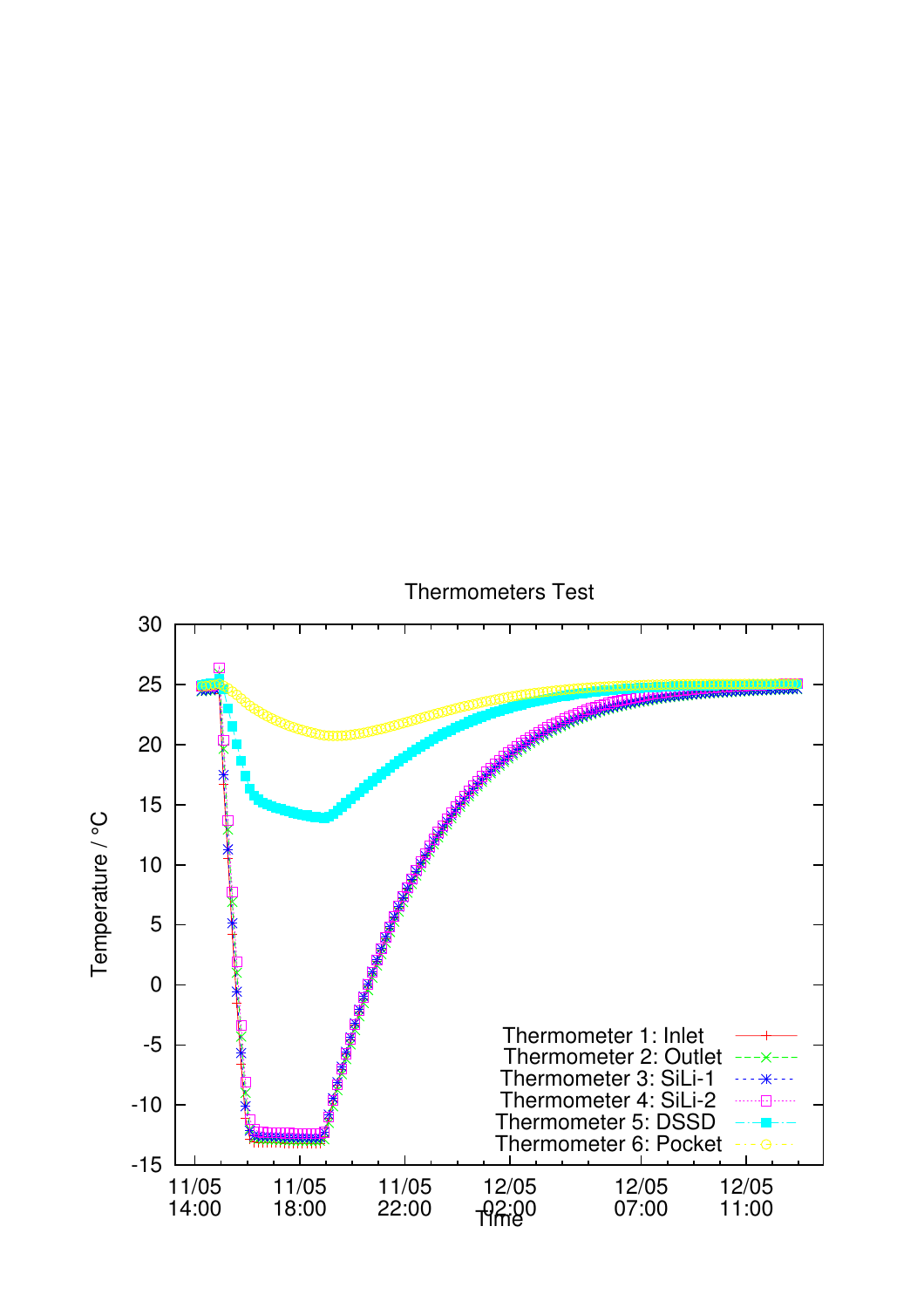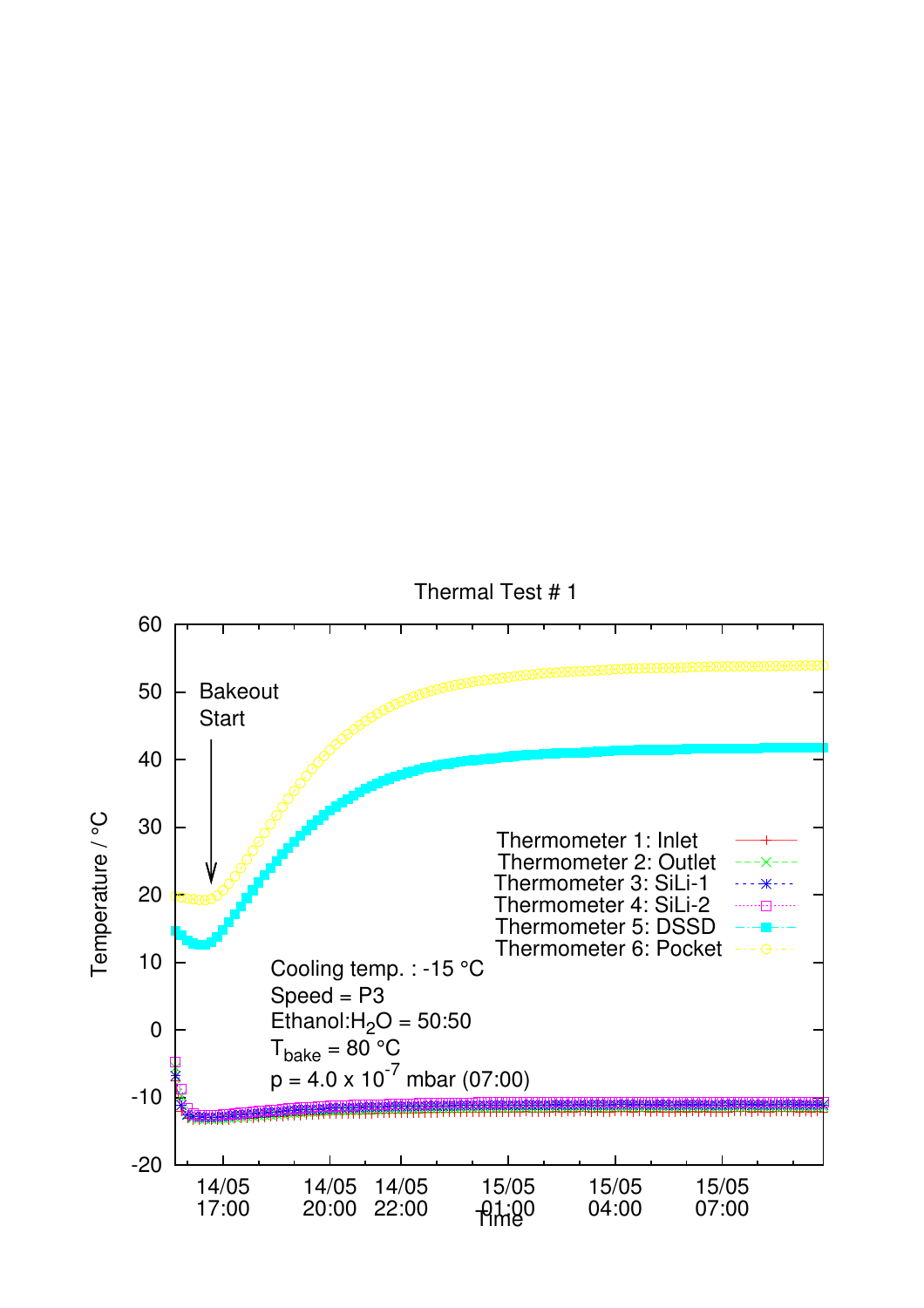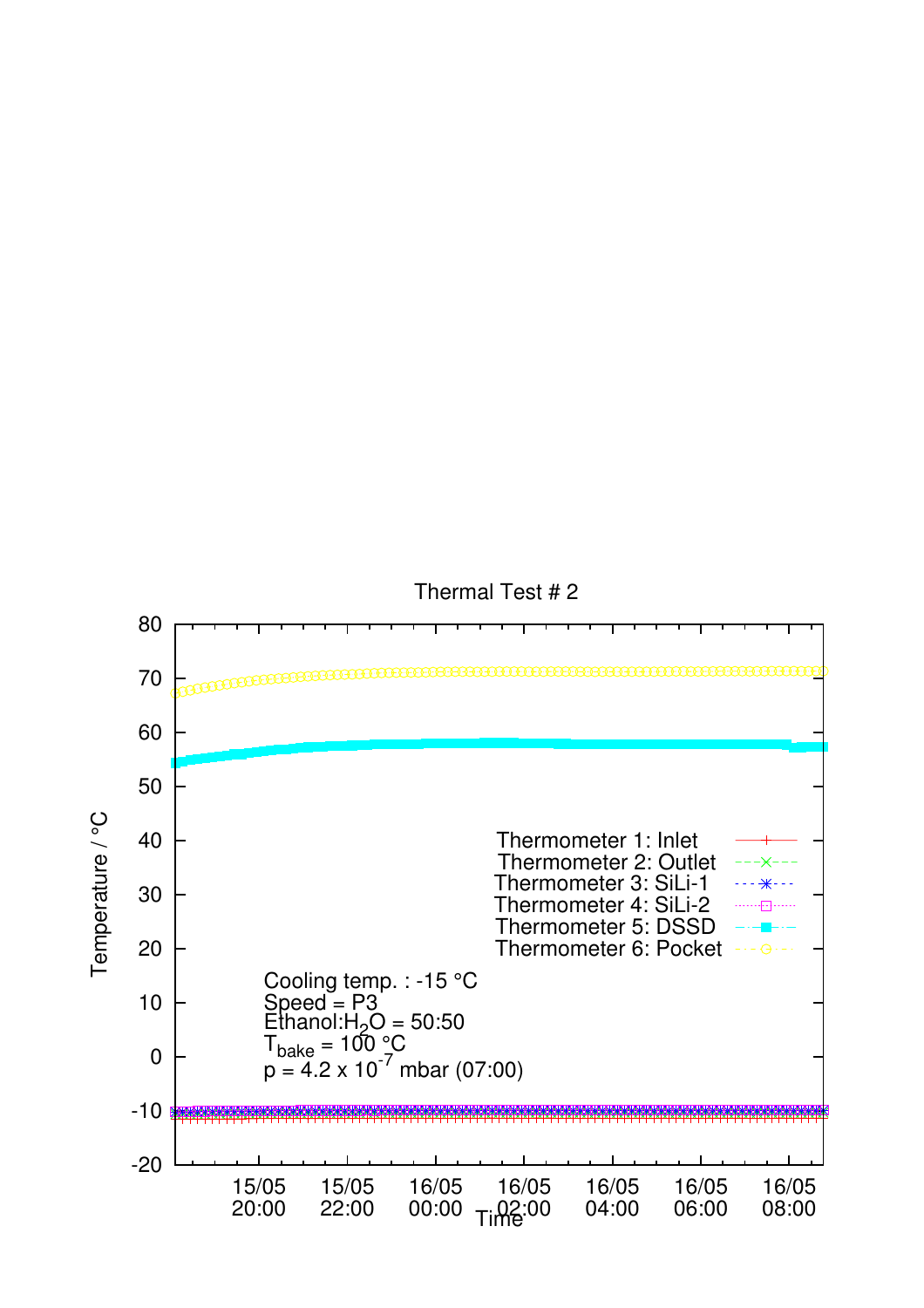

Thermal Test # 3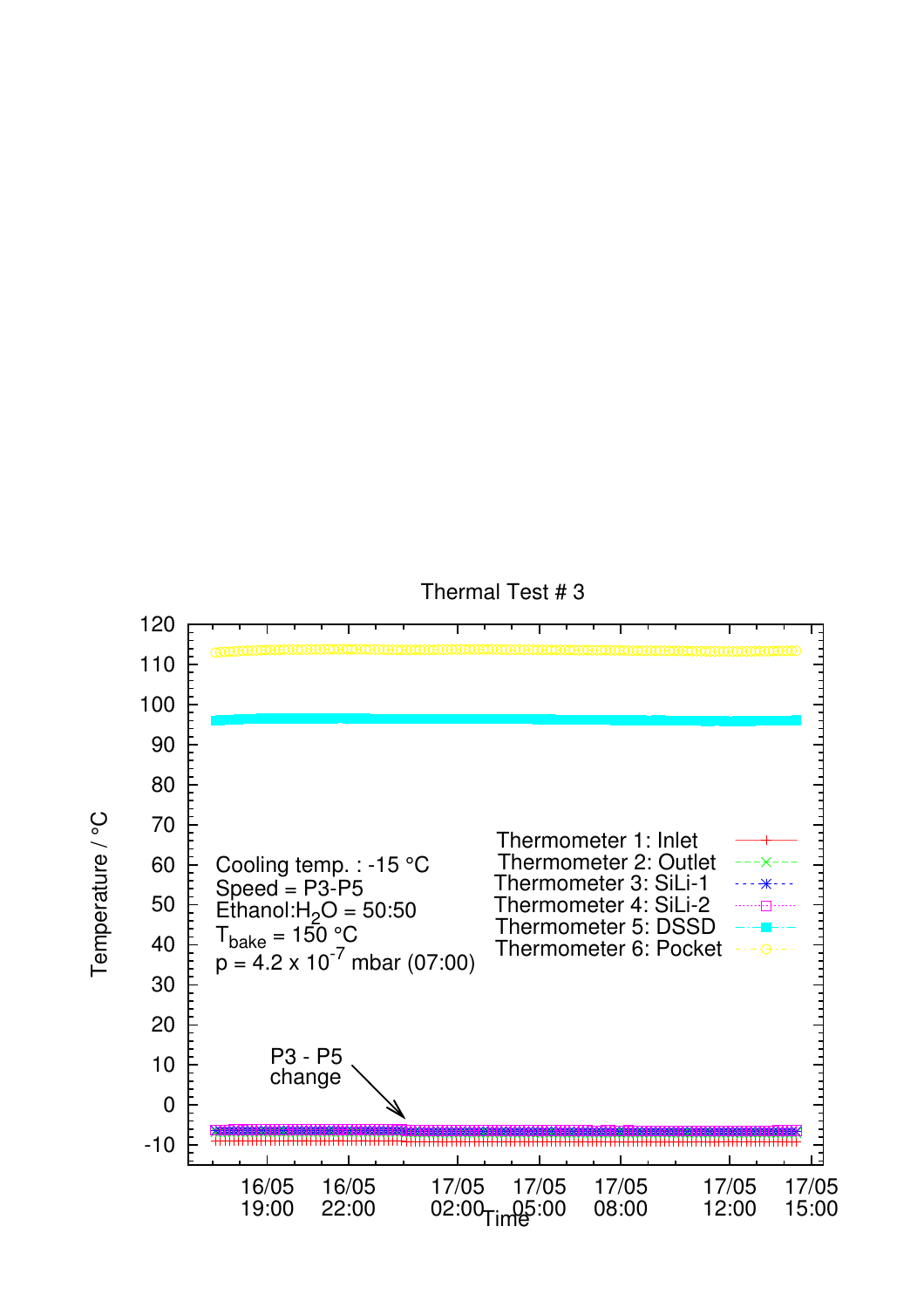



Temperature / °C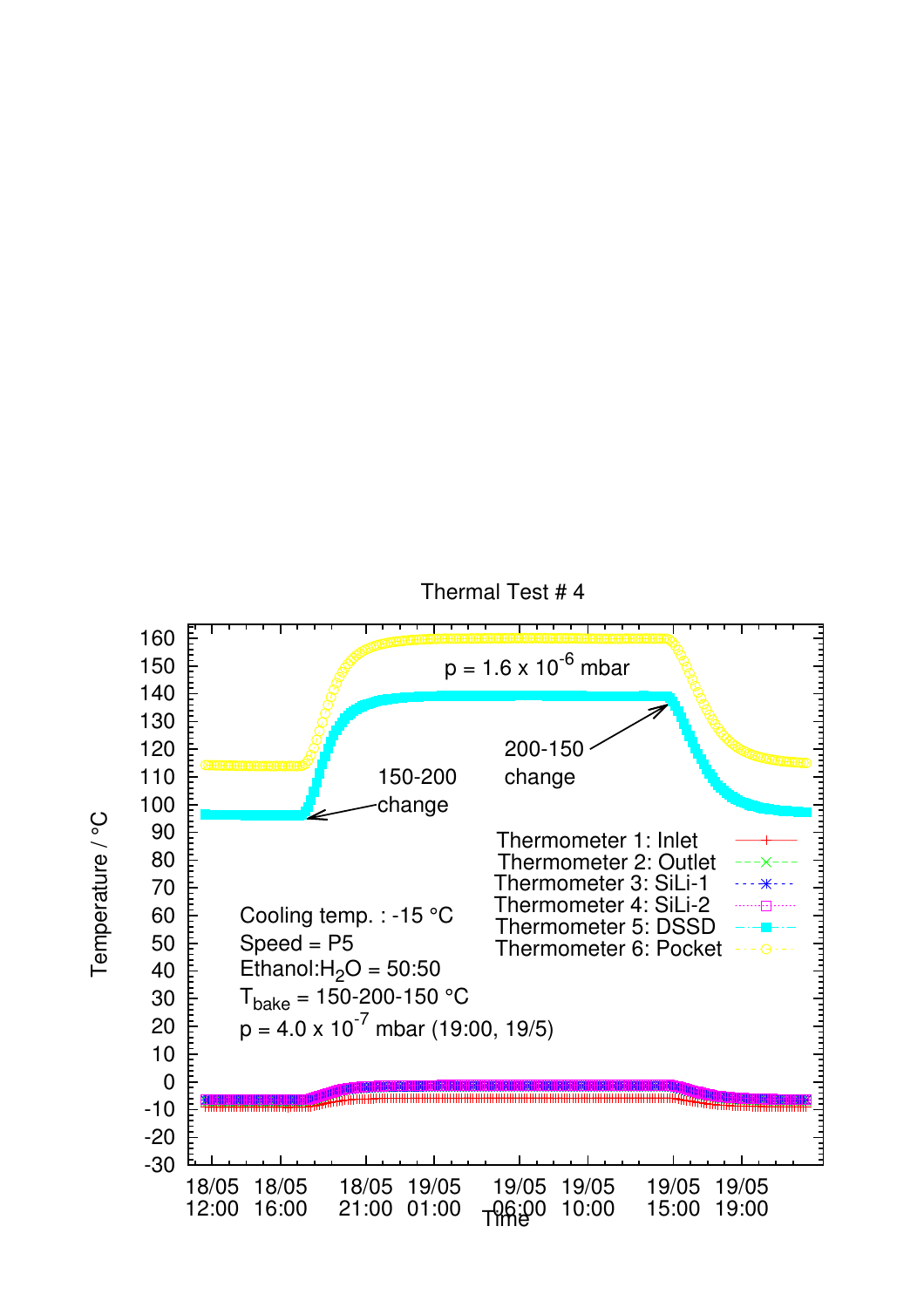

Thermal Test # 5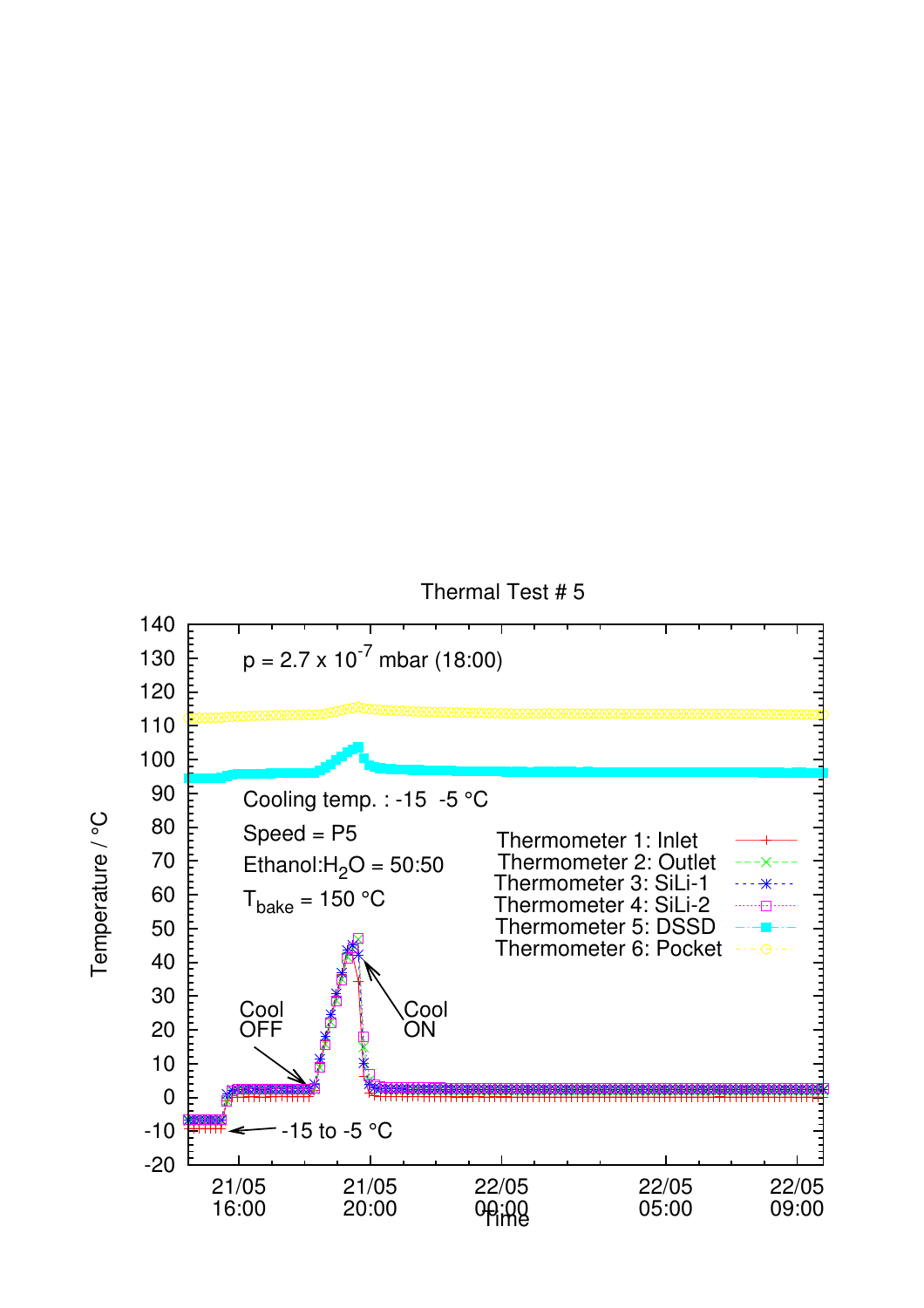